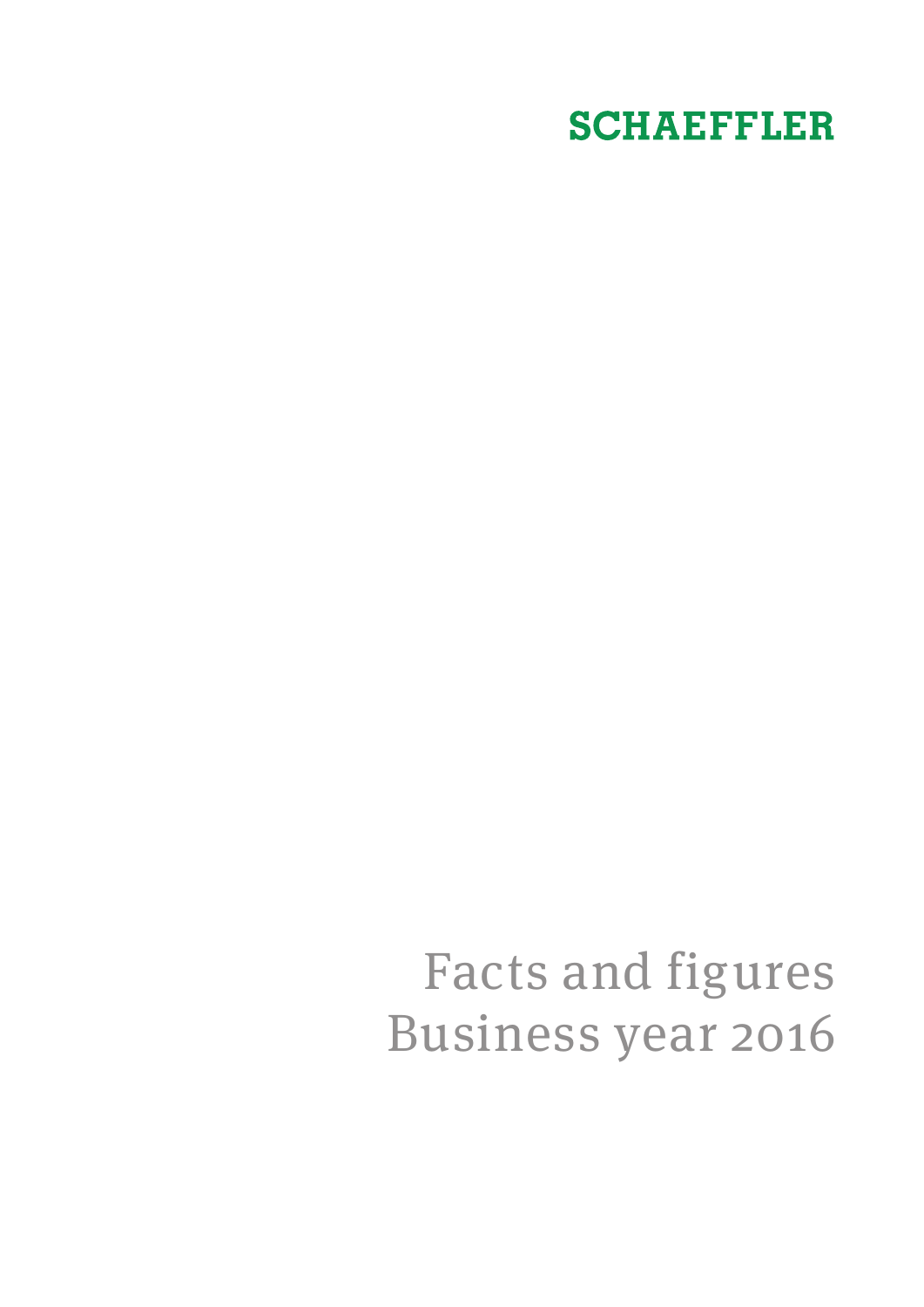# <span id="page-1-0"></span>Company profile

The **SCHAEFFLER** Group is a global automotive and industrial supplier. Top quality, outstanding technology, and exceptionally innovative spirit form the basis for the continued success of the company. By delivering high-precision components and systems in engine, transmission, and chassis applications, as well as rolling and plain bearing solutions for a large number of industrial applications, the Schaeffler Group is already shaping "Mobility for tomorrow" to a significant degree.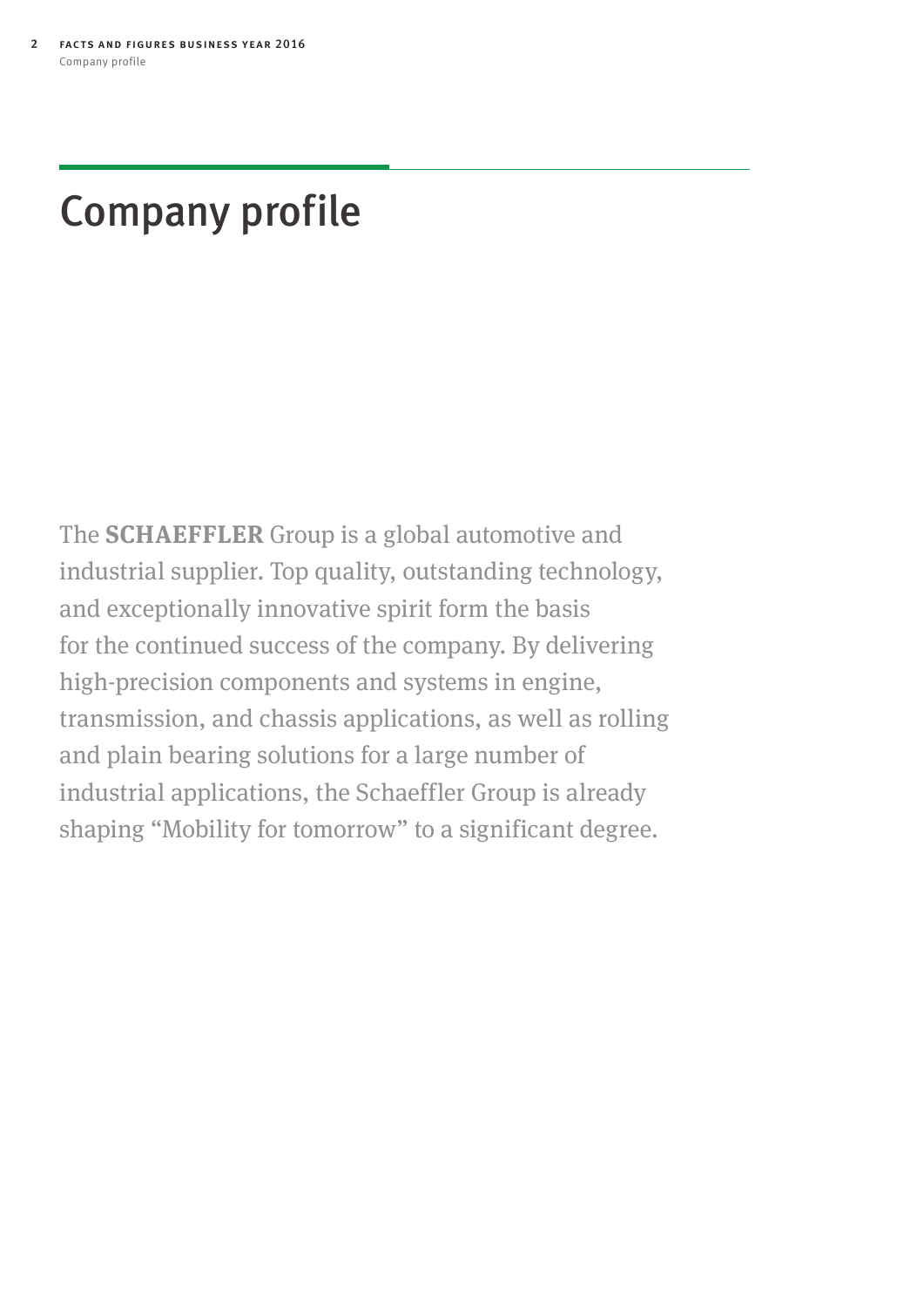# <span id="page-2-0"></span>Highlights 2016

Revenue increased further

Revenue at EUR 13.3 bn (up 3.4 % at constant currency)

EBIT margin at high prior year level

EBIT margin before special items at  $12.7$  % (prior year: 12.7 %)

Positive free cash flow trend

Free cash flow at **EUR 735 m** (prior year: EUR 370 m)

Net income up significantly from prior year

Net income at **EUR 859 m** (prior year: EUR 591 m)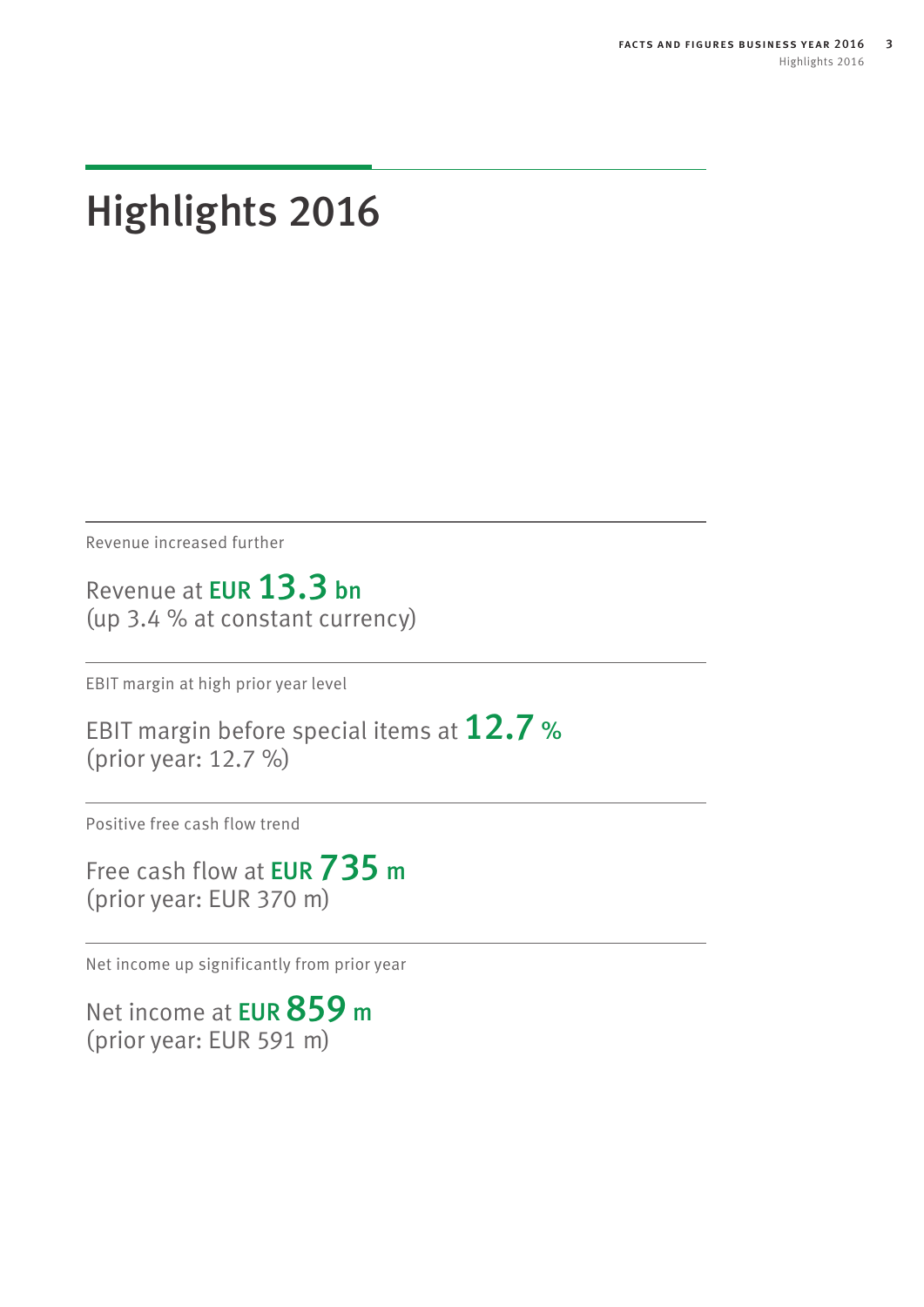# <span id="page-3-0"></span>Schaeffler Group at a glance

### Key figures

| Income statement (in $\epsilon$ millions)                                          | 2016       | 2015       |          | Change              |
|------------------------------------------------------------------------------------|------------|------------|----------|---------------------|
| Revenue                                                                            | 13,338     | 13,179     | 1.2      | $\%$                |
| • at constant currency                                                             |            |            | 3.4      | $\%$                |
| EBIT                                                                               | 1,556      | 1,402      | 11.0     | $\frac{0}{0}$       |
| • in % of revenue                                                                  | 11.7       | 10.6       | 1.1      | %-pts.              |
| EBIT before special items <sup>1)</sup>                                            | 1,700      | 1,676      | 1.4      | $\%$                |
| • in % of revenue                                                                  | 12.7       | 12.7       | 0.0      | %-pts.              |
| Net income $2$ )                                                                   | 859        | 591        | 45.3     | $\frac{0}{0}$       |
| Earnings per common non-voting share (basic/diluted, in $\xi$ ) <sup>3)</sup>      | 1.30       | 1.28       | 1.6      | $\frac{0}{0}$       |
| Statement of financial position (in $\epsilon$ millions)                           | 12/31/2016 | 12/31/2015 |          | Change              |
| <b>Total assets</b>                                                                | 11,564     | 12,480     | $-7.3$   | $\frac{1}{2}$       |
| Shareholders' equity <sup>4)</sup>                                                 | 1,997      | 1,568      | 429      | $\epsilon$ millions |
| . in % of total assets                                                             | 17.3       | 12.6       | 4.7      | $% -pts.$           |
| Net financial debt                                                                 | 2,636      | 4,889      | $-46.1$  | $\frac{0}{0}$       |
| . Net financial debt to EBITDA ratio before special items <sup>1)</sup>            | 1.1        | 2.1        |          |                     |
| • Gearing Ratio (Net financial debt to shareholders' equity, in %)                 | 132.0      | 311.8      | $-179.8$ | $% - pts.$          |
| Statement of cash flows (in $\epsilon$ millions)                                   | 2016       | 2015       |          | Change              |
| EBITDA                                                                             | 2,293      | 2,096      | 9.4      | $\frac{0}{0}$       |
| • in % of revenue                                                                  | 17.2       | 15.9       | 1.3      | %-pts.              |
| EBITDA before special items <sup>1)</sup>                                          | 2,437      | 2,370      | 2.8      | $\frac{0}{0}$       |
| • in % of revenue                                                                  | 18.3       | 18.0       | 0.3      | %-pts.              |
| Cash flows from operating activities                                               | 1,876      | 1,372      | 504      | $\epsilon$ millions |
| Capital expenditures (capex) <sup>5)</sup>                                         | 1,146      | 1,025      | 121      | $\epsilon$ millions |
| • in % of revenue (capex ratio)                                                    | 8.6        | 7.8        | 0.8      | %-pts.              |
| Free cash flow                                                                     | 735        | 370        | 365      | $\epsilon$ millions |
| <b>Value Added</b>                                                                 | 2016       | 2015       |          | Change              |
| ROCE before special items (in %) $1$ )                                             | 21.7       | 22.5       | $-0.8$   | %-pts.              |
| Schaeffler Value Added before special items (in $\epsilon$ millions) <sup>1)</sup> | 915        | 931        | $-1.7$   | $\frac{9}{6}$       |
| <b>Employees</b>                                                                   | 12/31/2016 | 12/31/2015 |          | Change              |
| Headcount                                                                          | 86,662     | 84,198     | 2.9      | $\frac{0}{0}$       |

<sup>1)</sup> EBIT, debt to EBITDA ratio, EBITDA, ROCE, and Schaeffler Value Added before special items, please refer to page 48 of the annual report 2016.<br><sup>2)</sup> Attributable to shareholders of the parent company.

3) Earnings per share were calculated in accordance with IAS 33, please refer to page 42 of the annual report 2016.<br><sup>4)</sup> Including non-controlling interests.<br><sup>5)</sup> Capital expenditures on intangible assets and property, pla

| Automotive (in $\epsilon$ millions)     | 2016   | 2015  |         | Change |
|-----------------------------------------|--------|-------|---------|--------|
| Revenue                                 | 10,333 | 9,977 | 3.6     | $\%$   |
| • at constant currency                  |        |       | 6.0     | $\%$   |
| EBIT                                    | 1,383  | 1,135 | 21.9    | $\%$   |
| • in % of revenue                       | 13.4   | 11.4  | 2.0     | %-pts. |
| EBIT before special items <sup>1)</sup> | 1,491  | 1,373 | 8.6     | $\%$   |
| • in % of revenue                       | 14.4   | 13.8  | 0.6     | %-pts. |
| Industrial (in $\epsilon$ millions)     | 2016   | 2015  |         | Change |
| Revenue                                 | 3,005  | 3,202 | $-6.2$  | $\%$   |
| • at constant currency                  |        |       | $-4.8$  | $\%$   |
| EBIT                                    | 173    | 267   | $-35.2$ | $\%$   |
| • in % of revenue                       | 5.8    | 8.3   | $-2.5$  | %-pts. |
| EBIT before special items <sup>1)</sup> | 209    | 303   | $-31.0$ | $\%$   |
| • in % of revenue                       | 7.0    | 9.5   | $-2.5$  | %-pts. |

Prior year information presented based on 2016 segment structure. 1) EBIT before special items, please refer to page 48 of the annual report 2016.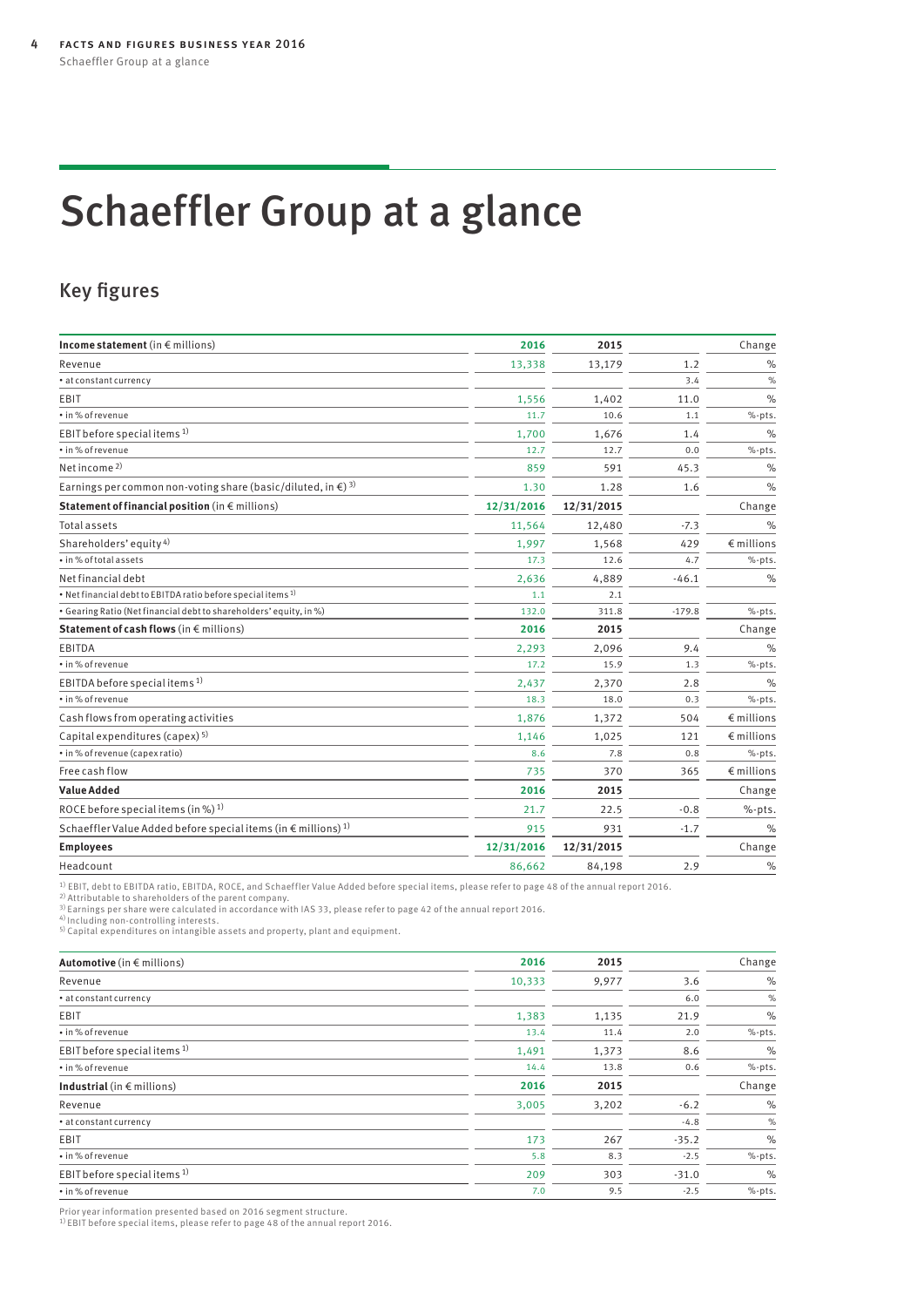## Revenue 2012–2016 in € millions 13,179 **13,338** 12,124 11,125 11,205  $\overline{1}$ 2012 2013 2014 2015 **2016** Revenue growth vs. prior year + 4.0 % + 0.7 % + 8.2 % + 8.7 % **+ 1.2 %** Revenue growth at constant currency **+ 3.4 %**

### Key financials



EBIT 2012–2016 in € millions

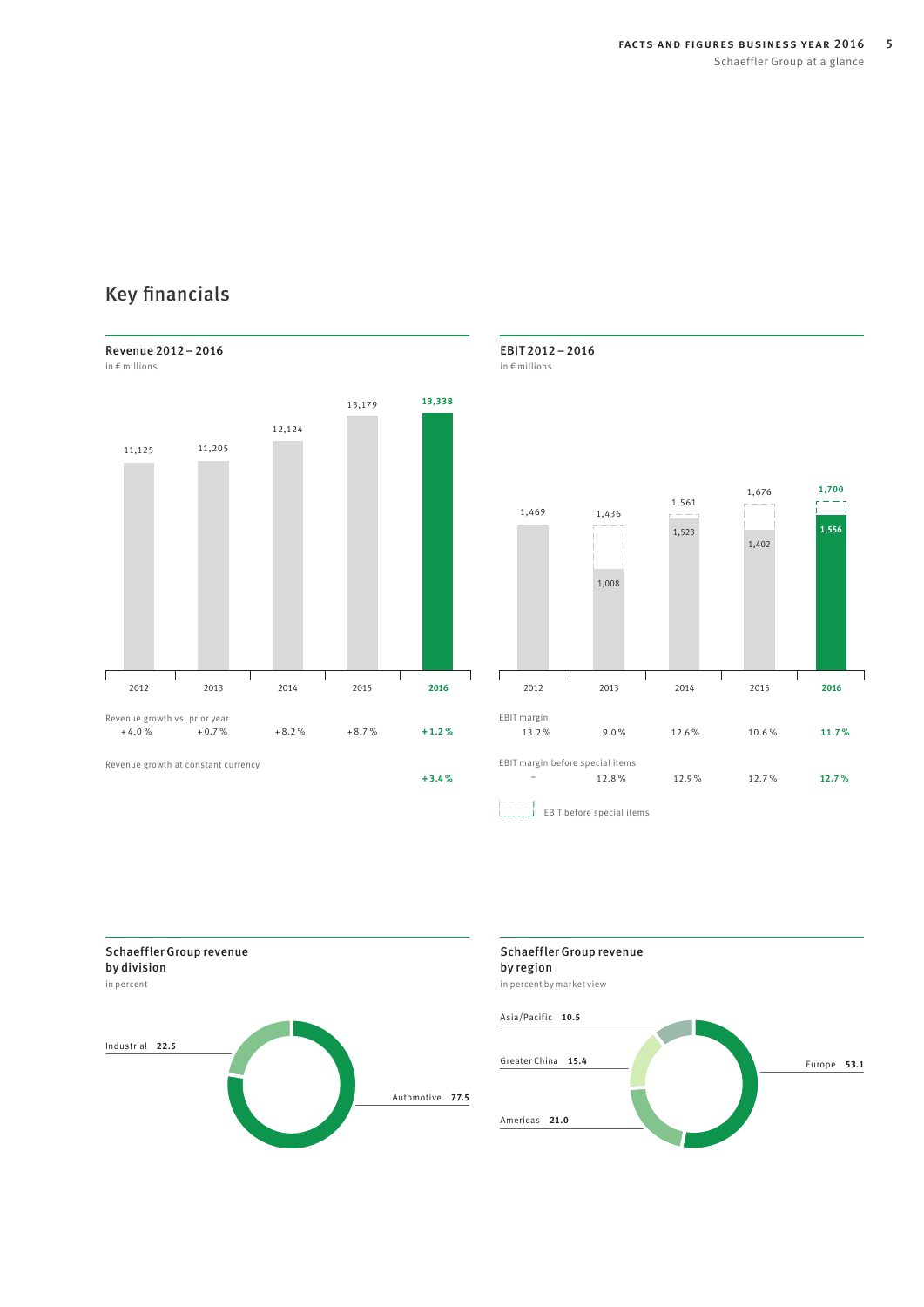# Contents

Verweise

| Company profile                                              | 2              |
|--------------------------------------------------------------|----------------|
| Highlights 2016                                              | 3              |
| Schaeffler Group at a glance                                 | 4              |
| <b>Schaeffler Group earnings</b>                             | $\overline{7}$ |
| Automotive division earnings                                 | 8              |
| Industrial division earnings                                 | 9              |
| Consolidated income statement                                | 10             |
| Consolidated statement of financial position                 | 11             |
| Consolidated statement of cash flows                         | 12             |
| Consolidated segment information                             | 13             |
| Summary – $1st$ quarter 2015 to 4 <sup>th</sup> quarter 2016 | 14             |
| Multi-year comparison                                        | 15             |
| Financial calendar 2017                                      | 16             |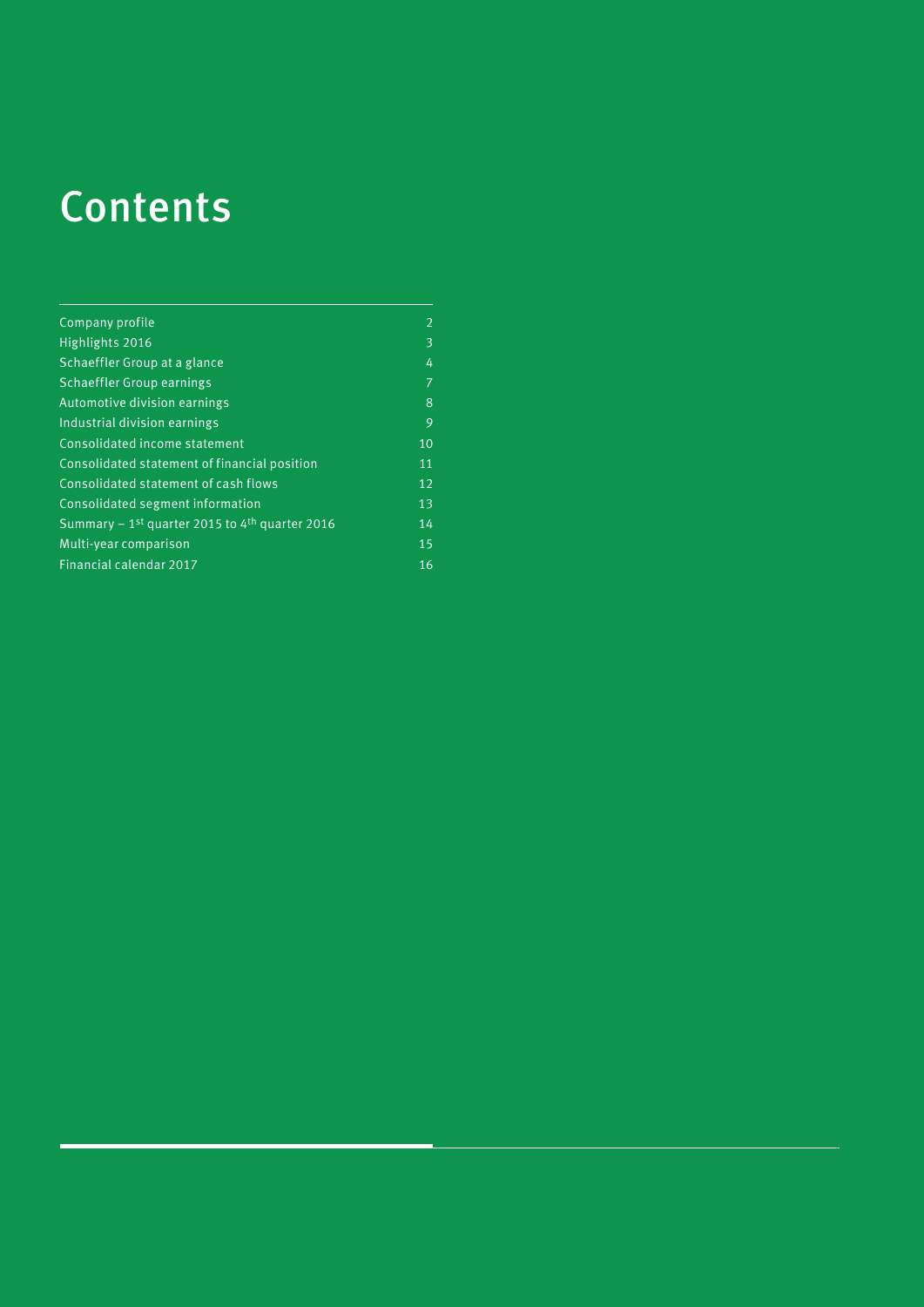## <span id="page-6-0"></span>**Schaeffler Group**



### Revenue EUR 13,338 m EBIT margin before special items 12.7 %

Group continued along successful course in 2016 // Revenue and operating results increased once more compared to prior year // Revenue growth 3.4 % at constant currency // EBIT before special items at EUR 1.7 bn // Strong year for Automotive division; Industrial division earnings declined // R&D activities for electric mobility expanded considerably

### Schaeffler Group earnings

| in $\epsilon$ millions                                                             | 2016     | 2015     | Change<br>in % |
|------------------------------------------------------------------------------------|----------|----------|----------------|
| Revenue                                                                            | 13,338   | 13,179   | 1.2            |
| • at constant currency                                                             |          |          | 3.4            |
| <b>Revenue by division</b>                                                         |          |          |                |
| Automotive                                                                         | 10,333   | 9,977    | 3.6            |
| • at constant currency                                                             |          |          | 6.0            |
| Industrial                                                                         | 3,005    | 3,202    | $-6.2$         |
| • at constant currency                                                             |          |          | $-4.8$         |
| Revenue by region <sup>1)</sup>                                                    |          |          |                |
| Europe                                                                             | 7,077    | 7,027    | 0.7            |
| • at constant currency                                                             |          |          | 1.8            |
| Americas                                                                           | 2,800    | 2,901    | $-3.5$         |
| • at constant currency                                                             |          |          | 0.1            |
| Greater China                                                                      | 2,053    | 1,898    | 8.2            |
| • at constant currency                                                             |          |          | 13.3           |
| Asia/Pacific                                                                       | 1,408    | 1,353    | 4.1            |
| • at constant currency                                                             |          |          | 4.7            |
| <b>Cost of sales</b>                                                               | $-9,552$ | $-9,448$ | 1.1            |
| <b>Gross profit</b>                                                                | 3,786    | 3,731    | 1.5            |
| • in % of revenue                                                                  | 28.4     | 28.3     |                |
| Research and development expenses                                                  | $-751$   | $-673$   | 11.6           |
| Selling expenses                                                                   | $-915$   | $-920$   | $-0.5$         |
| Administrative expenses                                                            | $-428$   | $-407$   | 5.2            |
| Earnings before financial result and income taxes (EBIT)                           | 1,556    | 1,402    | 11.0           |
| • in % of revenue                                                                  | 11.7     | 10.6     |                |
| Special items <sup>2)</sup>                                                        | 144      | 274      | $-47.4$        |
| <b>EBIT before special items</b>                                                   | 1,700    | 1,676    | 1.4            |
| • in % of revenue                                                                  | 12.7     | 12.7     |                |
| <b>Financial result</b>                                                            | $-341$   | $-547$   | $-37.7$        |
| <b>Incometaxes</b>                                                                 | $-343$   | $-250$   | 37.2           |
| Net income $3$ )                                                                   | 859      | 591      | 45.3           |
| Earnings per common non-voting share (basic/diluted, in $\epsilon$ ) <sup>4)</sup> | 1.30     | 1.28     | 1.6            |

<sup>1)</sup> Based on market (customer location).<br>2) Please refer to page 48 of the annual report 2016 for the definition of special items.<br><sup>3)</sup> Attributable to shareholders of the parent company.<br>4) Earnings per share were calcul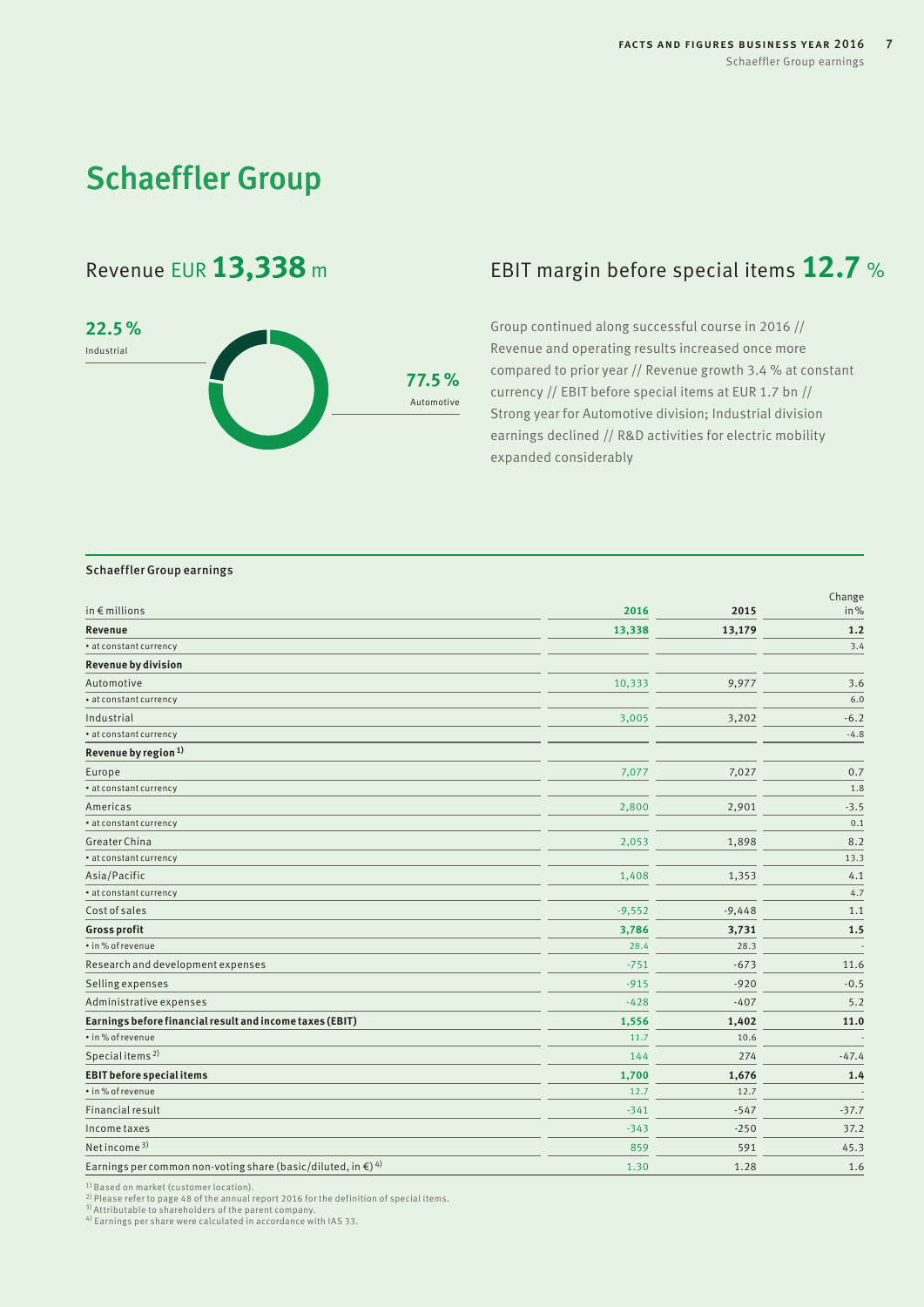### <span id="page-7-0"></span>Automotive division



### Revenue EUR 10,333 m EBIT margin before special items 14.4 %

Profitable growth continued – both revenue and operating results before special items increased further // Revenue increased by 6.0 % at constant currency // Growth outpaces increase in global production volumes of passenger cars and light commercial vehicles // Revenue growth in all business divisions – strong Aftermarket business // R&D activities for electric mobility expanded considerably

### Automotive division earnings

| in $\epsilon$ millions              | 2016     | 2015     | Change<br>in% |
|-------------------------------------|----------|----------|---------------|
| Revenue                             | 10,333   | 9,977    | 3.6           |
| • at constant currency              |          |          | 6.0           |
| Revenue by business division        |          |          |               |
| <b>BD Engine Systems</b>            | 2,643    | 2,596    | 1.8           |
| • at constant currency              |          |          | 3.3           |
| <b>BD Transmission Systems</b>      | 4,349    | 4,211    | 3.3           |
| • at constant currency              |          |          | 5.6           |
| <b>BD Chassis Systems</b>           | 1,531    | 1,465    | 4.5           |
| • at constant currency              |          |          | 6.3           |
| <b>BD Automotive Aftermarket</b>    | 1,810    | 1,705    | 6.2           |
| • at constant currency              |          |          | 10.8          |
| Revenue by region <sup>1)</sup>     |          |          |               |
| Europe                              | 5,304    | 5,211    | 1.8           |
| · at constant currency              |          |          | 2.9           |
| Americas                            | 2,238    | 2,301    | $-2.7$        |
| • at constant currency              |          |          | 1.3           |
| Greater China                       | 1,675    | 1,420    | 18.0          |
| • at constant currency              |          |          | 24.3          |
| Asia/Pacific                        | 1,116    | 1,045    | 6.8           |
| • at constant currency              |          |          | 7.3           |
| Cost of sales                       | $-7,383$ | $-7,206$ | 2.5           |
| <b>Gross profit</b>                 | 2,950    | 2,771    | 6.5           |
| • in % of revenue                   | 28.5     | 27.8     |               |
| Research and development expenses   | $-613$   | $-536$   | 14.4          |
| Selling and administrative expenses | $-828$   | $-814$   | 1.7           |
| <b>EBIT</b>                         | 1,383    | 1,135    | 21.9          |
| • in % of revenue                   | 13.4     | 11.4     |               |
| Special items <sup>2)</sup>         | 108      | 238      | $-54.6$       |
| <b>EBIT before special items</b>    | 1,491    | 1,373    | 8.6           |
| • in % of revenue                   | 14.4     | 13.8     |               |

Prior year information presented based on 2016 segment structure. 1) Based on market (customer location).

2) Please refer to page 48 of the annual report 2016 for the definition of special items.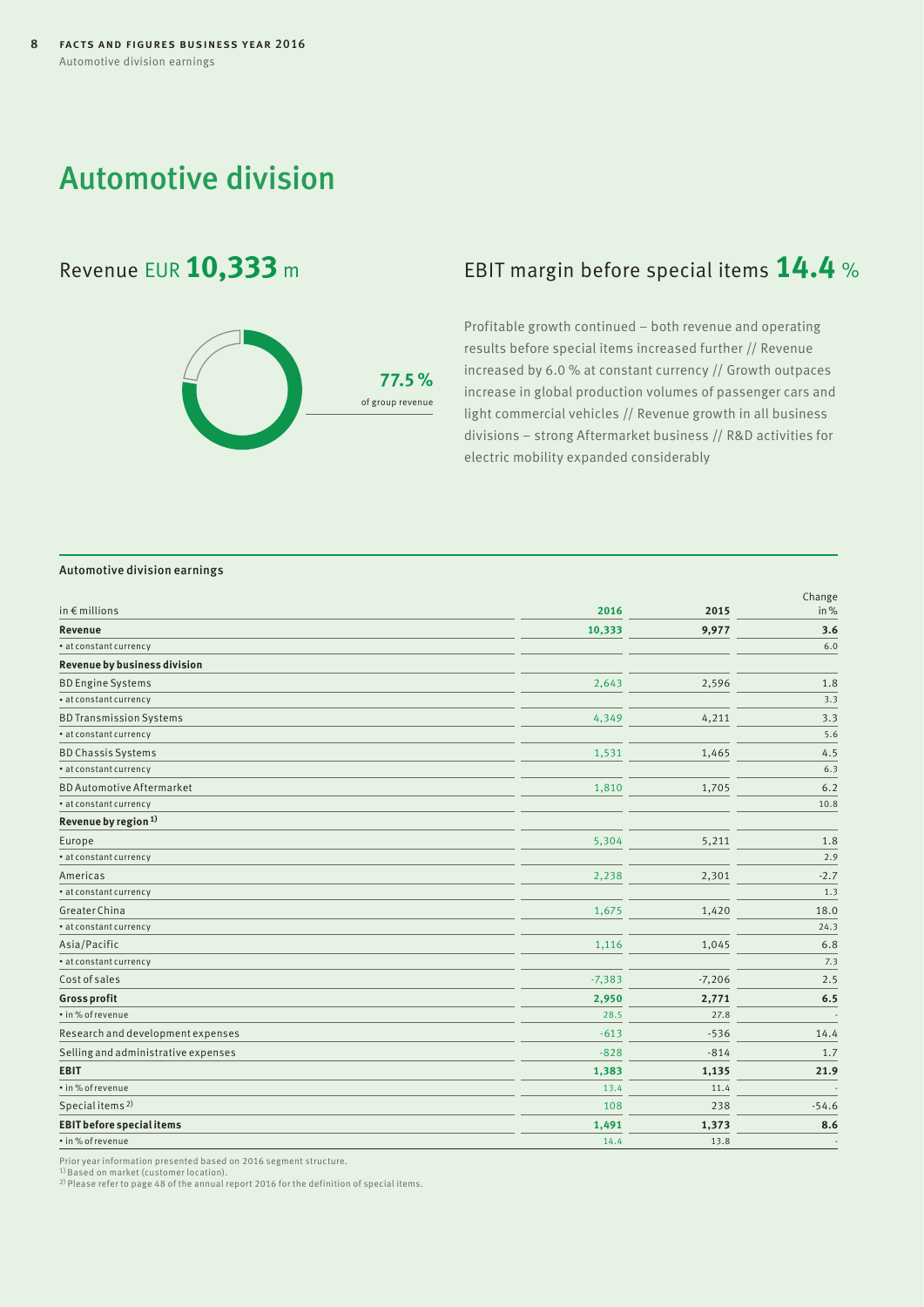## <span id="page-8-0"></span>Industrial division

# **22.5 %** of group revenue

### Revenue EUR **3,005** <sup>m</sup> EBIT margin before special items **7.0** %

Market environment remains strained // Revenue declined by 4.8 % at constant currency // Considerably lower demand in the Greater China region // Low demand, especially in the raw materials and rail sectors // Operating results still adversely affected by low sales volume // EBIT before special items at EUR 209 m // Efficiency and cost saving measures executed as planned // Second wave of "CORE" program initiated

### Industrial division earnings

| in $\notin$ millions                | 2016     | 2015     | Change<br>in % |
|-------------------------------------|----------|----------|----------------|
|                                     |          |          |                |
| Revenue                             | 3,005    | 3,202    | $-6.2$         |
| • at constant currency              |          |          | $-4.8$         |
| Revenue by region <sup>1)</sup>     |          |          |                |
| Europe                              | 1,773    | 1,816    | $-2.4$         |
| • at constant currency              |          |          | $-1.3$         |
| Americas                            | 562      | 600      | $-6.3$         |
| • at constant currency              |          |          | $-4.6$         |
| Greater China                       | 378      | 478      | $-20.9$        |
| • at constant currency              |          |          | $-18.8$        |
| Asia/Pacific                        | 292      | 308      | $-5.2$         |
| • at constant currency              |          |          | $-4.1$         |
| Cost of sales                       | $-2,169$ | $-2,242$ | $-3.3$         |
| <b>Gross profit</b>                 | 836      | 960      | $-12.9$        |
| • in % of revenue                   | 27.8     | 30.0     |                |
| Research and development expenses   | $-138$   | $-137$   | 0.7            |
| Selling and administrative expenses | $-515$   | $-513$   | 0.4            |
| <b>EBIT</b>                         | 173      | 267      | $-35.2$        |
| • in % of revenue                   | 5.8      | 8.3      |                |
| Special items <sup>2)</sup>         | 36       | 36       | 0.0            |
| <b>EBIT before special items</b>    | 209      | 303      | $-31.0$        |
| • in % of revenue                   | 7.0      | 9.5      |                |

Prior year information presented based on 2016 segment structure. 1) Based on market (customer location).

2) Please refer to page 48 of the annual report 2016 for the definition of special items.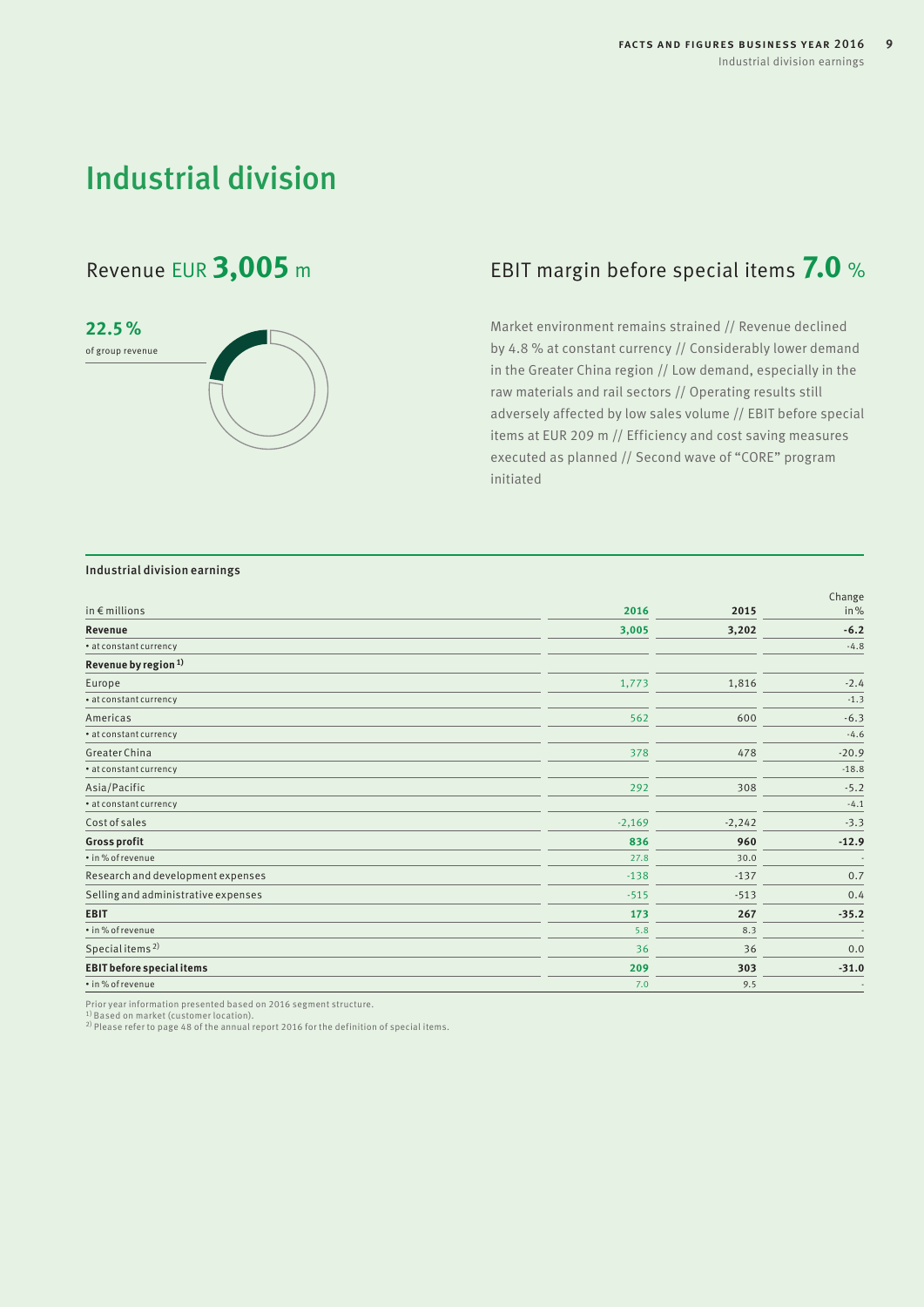# <span id="page-9-0"></span>Consolidated income statement

|                                                                      |      |          |          | Change  |
|----------------------------------------------------------------------|------|----------|----------|---------|
| in $\epsilon$ millions                                               | Note | 2016     | 2015     | in %    |
| Revenue                                                              | 3.1  | 13,338   | 13,179   | 1.2     |
| Cost of sales                                                        |      | $-9,552$ | $-9,448$ | 1.1     |
| <b>Gross profit</b>                                                  |      | 3,786    | 3,731    | 1.5     |
| Research and development expenses                                    |      | $-751$   | $-673$   | 11.6    |
| Selling expenses                                                     |      | $-915$   | $-920$   | $-0.5$  |
| Administrative expenses                                              |      | $-428$   | $-407$   | 5.2     |
| Otherincome                                                          | 3.2  | 41       | 57       | $-28.1$ |
| Otherexpenses                                                        | 3.3  | $-177$   | $-386$   | $-54.1$ |
| Earnings before financial result and income taxes (EBIT)             |      | 1,556    | 1,402    | 11.0    |
| Financial income                                                     | 3.5  | 220      | 327      | $-32.7$ |
| <b>Financial expenses</b>                                            | 3.5  | $-561$   | $-874$   | $-35.8$ |
| <b>Financial result</b>                                              | 3.5  | $-341$   | $-547$   | $-37.7$ |
| Earnings before income taxes                                         |      | 1,215    | 855      | 42.1    |
| Income taxes                                                         | 3.6  | $-343$   | $-250$   | 37.2    |
| <b>Net income</b>                                                    |      | 872      | 605      | 44.1    |
| Attributable to shareholders of the parent company                   |      | 859      | 591      | 45.3    |
| Attributable to non-controlling interests                            |      | 13       | 14       | $-7.1$  |
| Earnings per common share (basic/diluted, in $\epsilon$ )            | 3.7  | 1.29     | 0.88     | 46.6    |
| Earnings per common non-voting share (basic/diluted, in $\epsilon$ ) | 3.7  | 1.30     | 1.28     | 1.6     |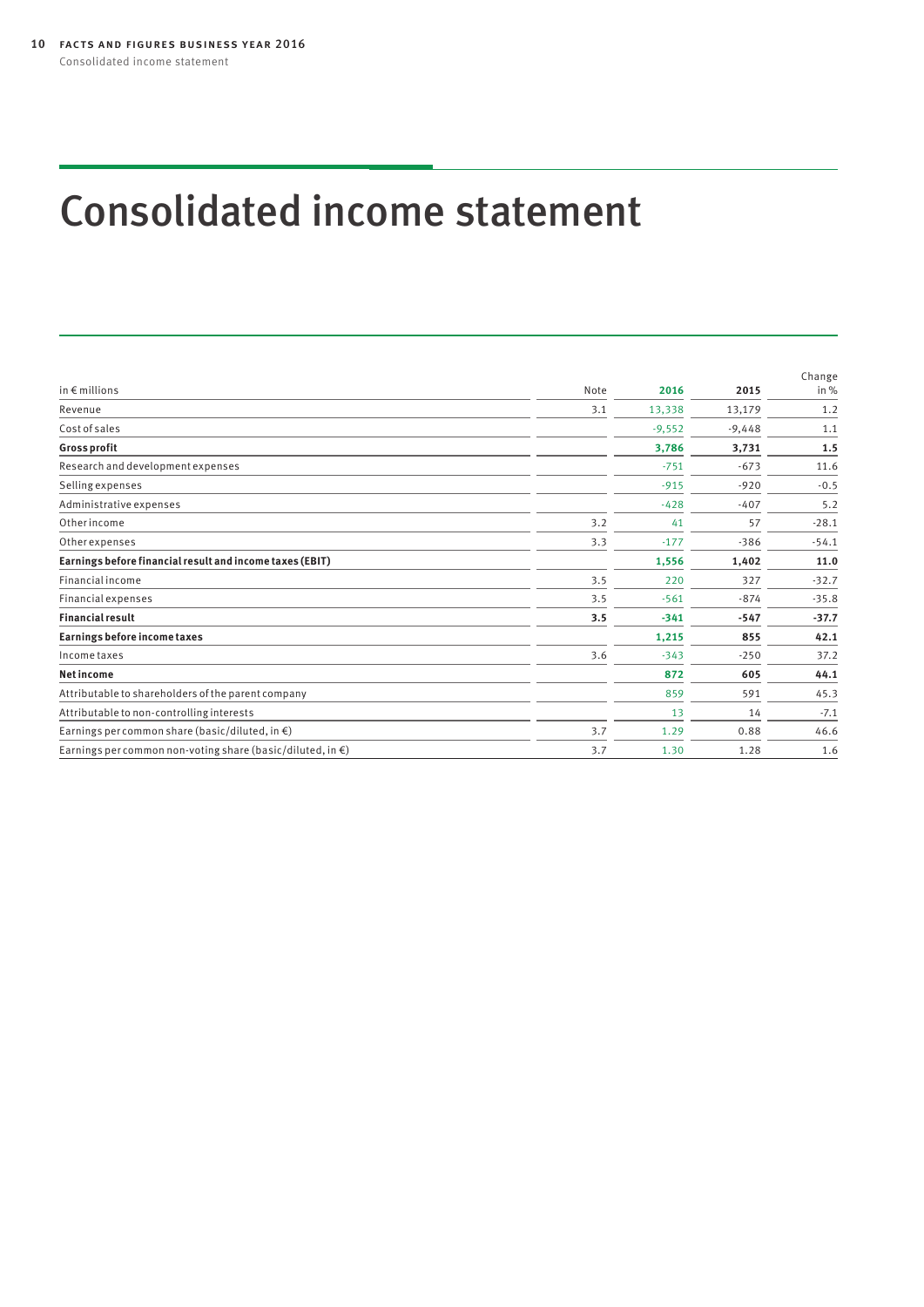# <span id="page-10-0"></span>Consolidated statement of financial position

| in $\epsilon$ millions                                    | Note | 12/31/2016  | 12/31/2015   | Change<br>in% |
|-----------------------------------------------------------|------|-------------|--------------|---------------|
| <b>ASSETS</b>                                             |      |             |              |               |
| Intangible assets                                         | 4.1  | 632         | 589          | 7.3           |
| Property, plant and equipment                             | 4.2  | 4,507       | 4,180        | 7.8           |
| Other financial assets                                    | 4.6  | 217         | 2,123        | $-89.8$       |
| Otherassets                                               | 4.6  | 51          | 57           | $-10.5$       |
| Income tax receivables                                    | 4.3  | $\mathbf 0$ | 4            | $-100$        |
| Deferred tax assets                                       | 4.3  | 572         | 485          | 17.9          |
| <b>Total non-current assets</b>                           |      | 5,979       | 7,438        | $-19.6$       |
| Inventories                                               | 4.4  | 1,905       | 1,812        | 5.1           |
| Trade receivables                                         | 4.5  | 2,218       | 2,023        | 9.6           |
| Other financial assets                                    | 4.6  | 55          | 123          | $-55.3$       |
| Otherassets                                               | 4.6  | 218         | 211          | 3.3           |
| Income tax receivables                                    | 4.3  | 93          | 74           | 25.7          |
| Cash and cash equivalents                                 | 4.7  | 1,071       | 799          | 34.0          |
| Assets held for sale                                      | 4.8  | 25          | $\mathbf{0}$ |               |
| <b>Total current assets</b>                               |      | 5,585       | 5,042        | 10.8          |
| <b>Total assets</b>                                       |      | 11,564      | 12,480       | $-7.3$        |
| SHAREHOLDERS' EQUITY AND LIABILITIES                      |      |             |              |               |
| Share capital                                             |      | 666         | 666          | 0.0           |
| Capital reserves                                          |      | 2,348       | 2,348        | 0.0           |
| Otherreserves                                             |      | $-404$      | $-935$       | $-56.8$       |
| Accumulated other comprehensive income (loss)             |      | $-713$      | $-599$       | 19.0          |
| Equity attributable to shareholders of the parent company |      | 1,897       | 1,480        | 28.2          |
| Non-controlling interests                                 |      | 100         | 88           | 13.6          |
| Total shareholders' equity                                | 4.9  | 1,997       | 1,568        | 27.4          |
| Provisions for pensions and similar obligations           | 4.11 | 2,182       | 1,942        | 12.4          |
| Provisions                                                | 4.12 | 96          | 182          | $-47.3$       |
| Financial debt                                            | 4.10 | 3,704       | 5,685        | $-34.8$       |
| Income tax payables                                       | 4.3  | 163         | 210          | $-22.4$       |
| Other financial liabilities                               | 4.13 | 86          | 12           | >100          |
| Otherliabilities                                          | 4.13 | 6           | 6            | 0.0           |
| Deferred tax liabilities                                  | 4.3  | 124         | 107          | 15.9          |
| <b>Total non-current liabilities</b>                      |      | 6,361       | 8,144        | $-21.9$       |
| Provisions                                                | 4.12 | 354         | 431          | $-17.9$       |
| Financial debt                                            | 4.10 | 3           | 3            | 0.0           |
| Trade payables                                            | 4.14 | 1,625       | 1,405        | 15.7          |
| Income tax payables                                       | 4.3  | 176         | 112          | 57.1          |
| Other financial liabilities                               | 4.13 | 696         | 512          | 35.9          |
| Otherliabilities                                          | 4.13 | 344         | 305          | 12.8          |
| Liabilities held for sale                                 | 4.8  | 8           | $\mathbf 0$  |               |
| <b>Total current liabilities</b>                          |      | 3,206       | 2,768        | 15.8          |
| Total shareholders' equity and liabilities                |      | 11,564      | 12,480       | $-7.3$        |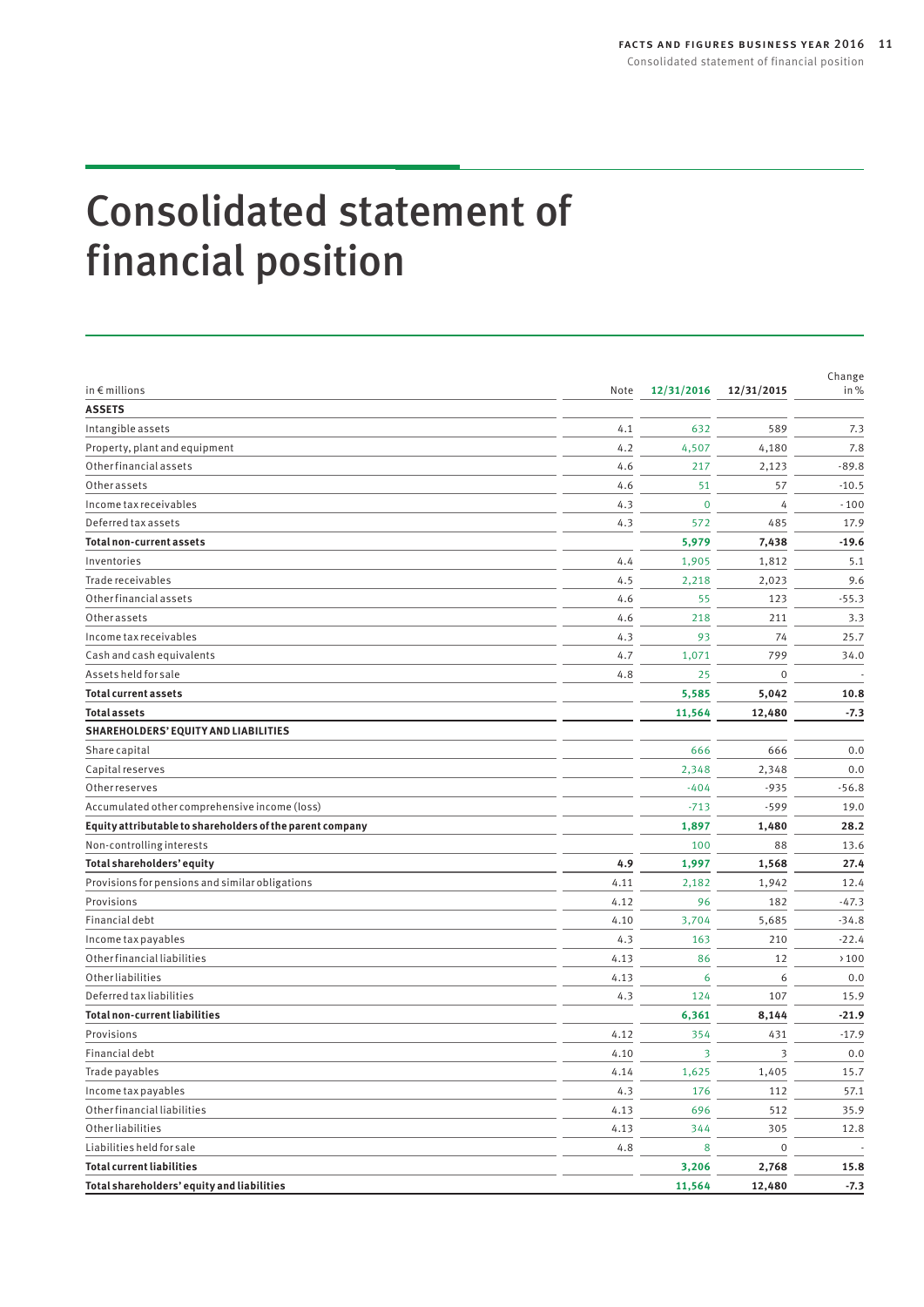# <span id="page-11-0"></span>Consolidated statement of cash flows

| in $\epsilon$ millions                                                | 2016         | 2015     | Change<br>in% |
|-----------------------------------------------------------------------|--------------|----------|---------------|
| <b>Operating activities</b>                                           |              |          |               |
| EBIT                                                                  | 1,556        | 1,402    | 11.0          |
| Interest paid                                                         | $-279$       | $-508$   | $-45.1$       |
| Interest received                                                     | 98           | 43       | >100          |
| Income taxes paid                                                     | $-327$       | $-358$   | $-8.7$        |
| Depreciation, amortization and impairments                            | 737          | 694      | 6.2           |
| (Gains) losses on disposal of assets                                  | 4            | $-18$    |               |
| Changes in:                                                           |              |          |               |
| · Inventories                                                         | $-88$        | $-75$    | 17.3          |
| · Trade receivables                                                   | $-205$       | $-79$    | >100          |
| • Trade payables                                                      | 271          | 38       | >100          |
| • Provisions for pensions and similar obligations                     | $-29$        | $-9$     | >100          |
| · Other assets, liabilities and provisions                            | 138          | 242      | $-43.0$       |
| Cash flows from operating activities <sup>1)</sup>                    | 1,876        | 1,372    | 36.7          |
| <b>Investing activities</b>                                           |              |          |               |
| Proceeds from disposals of property, plant and equipment              | 4            | 26       | $-84.6$       |
| Capital expenditures on intangible assets                             | $-29$        | -48      | $-39.6$       |
| Capital expenditures on property, plant and equipment                 | $-1,117$     | $-977$   | 14.3          |
| Other investing activities <sup>2)</sup>                              | $\mathbf{1}$ | $-3$     |               |
| Cash used in investing activities                                     | $-1,141$     | $-1,002$ | 13.9          |
| <b>Financing activities</b>                                           |              |          |               |
| Dividends paid to shareholders and non-controlling interests          | $-329$       | $-251$   | 31.1          |
| Proceeds from issuing shares                                          | $\mathbf{0}$ | 810      |               |
| Receipts from loans                                                   | 1,000        | 207      | >100          |
| Repayments of loans                                                   | $-2,910$     | $-1,175$ | >100          |
| Other financing activities                                            | 1,773        | 197      | >100          |
| Cash used in financing activities                                     | -466         | $-212$   | >100          |
| Net increase (decrease) in cash and cash equivalents                  | 269          | 158      | 70.3          |
| Effects of foreign exchange rate changes on cash and cash equivalents | 3            | 5        | $-40.0$       |
| Cash and cash equivalents as at beginning of period                   | 799          | 636      | 25.6          |
| Cash and cash equivalents as at end of period                         | 1.071        | 799      | 34.0          |

<sup>1)</sup> Excluding interest payments, cash flows from operating activities for the period from January 01 to December 31, 2016 amount to EUR 2,155 m (prior year: EUR 1,880 m).<br><sup>2)</sup> Including EUR 2 m of cash and cash equivalent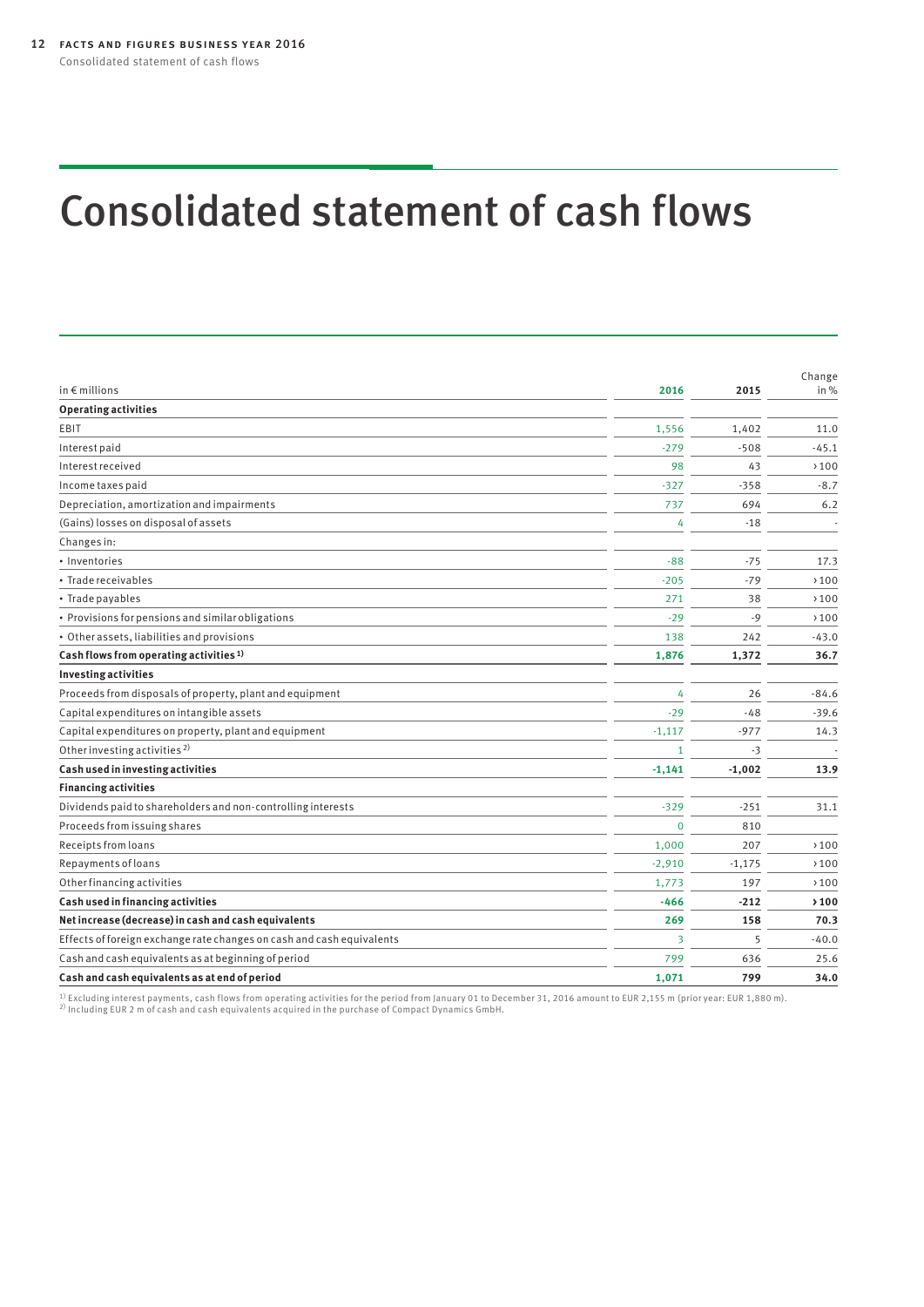# <span id="page-12-0"></span>Consolidated segment information

### (Part of the notes to the consolidated financial statements)

|                                                                     | Automotive<br>01/01-12/31 |          |               | Industrial | Total           |          |
|---------------------------------------------------------------------|---------------------------|----------|---------------|------------|-----------------|----------|
|                                                                     |                           |          | $01/01-12/31$ |            | $01/01 - 12/31$ |          |
| in $\epsilon$ millions                                              | 2016                      | 2015     | 2016          | 2015       | 2016            | 2015     |
| Revenue                                                             | 10,333                    | 9,977    | 3,005         | 3,202      | 13,338          | 13,179   |
| Cost of sales                                                       | $-7,383$                  | $-7,206$ | $-2,169$      | $-2,242$   | $-9,552$        | $-9,448$ |
| Gross profit                                                        | 2,950                     | 2,771    | 836           | 960        | 3,786           | 3,731    |
| EBIT                                                                | 1,383                     | 1,135    | 173           | 267        | 1,556           | 1,402    |
| • in % of revenue                                                   | 13.4                      | 11.4     | 5.8           | 8.3        | 11.7            | 10.6     |
| Depreciation, amortization and impairments                          | $-544$                    | $-498$   | $-193$        | $-196$     | $-737$          | $-694$   |
| Inventories <sup>1)</sup>                                           | 1,228                     | 1,164    | 677           | 648        | 1,905           | 1,812    |
| Trade receivables <sup>1)</sup>                                     | 1,730                     | 1,556    | 488           | 467        | 2,218           | 2,023    |
| Property, plant and equipment <sup>1)</sup>                         | 3,430                     | 3,115    | 1,077         | 1,065      | 4,507           | 4,180    |
| Additions to intangible assets and property,<br>plant and equipment | 902                       | 880      | 213           | 238        | 1,115           | 1,118    |

Prior year information presented based on 2016 segment structure. 1) Amounts as at December 31.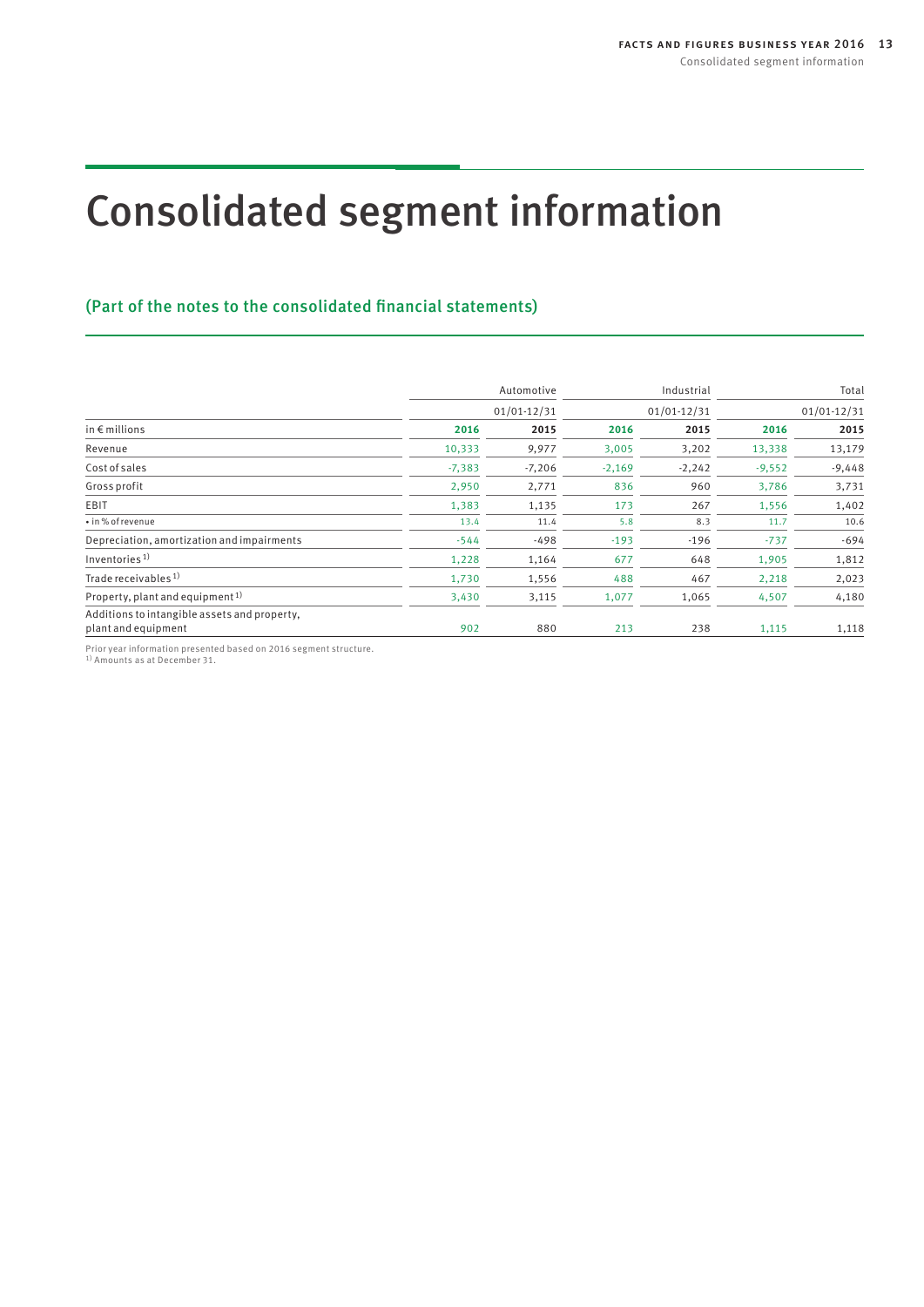# <span id="page-13-0"></span>Summary  $-1$ <sup>st</sup> quarter 2015 to 4th quarter 2016

|                                                                                                |         |         |        | 2015   |        |                                                                                                 |        | 2016   |
|------------------------------------------------------------------------------------------------|---------|---------|--------|--------|--------|-------------------------------------------------------------------------------------------------|--------|--------|
| Income statement (in $\epsilon$ millions)                                                      |         |         |        |        |        | 1st quarter 2nd quarter 3rd quarter 4th quarter 1st quarter 2nd quarter 3rd quarter 4th quarter |        |        |
| Revenue                                                                                        | 3,339   | 3,382   | 3,237  | 3,221  | 3,343  | 3,369                                                                                           | 3,265  | 3,361  |
| EBIT                                                                                           | 434     | 384     | 433    | 151    | 421    | 438                                                                                             | 417    | 280    |
| • in % of revenue                                                                              | 13.0    | 11.4    | 13.4   | 4.7    | 12.6   | 13.0                                                                                            | 12.8   | 8.3    |
| EBIT before special items <sup>1)</sup>                                                        | 441     | 384     | 433    | 418    | 421    | 438                                                                                             | 417    | 424    |
| • in % of revenue                                                                              | 13.2    | 11.4    | 13.4   | 13.0   | 12.6   | 13.0                                                                                            | 12.8   | 12.6   |
| Net income <sup>2)</sup>                                                                       | 167     | 142     | 212    | 70     | 253    | 241                                                                                             | 178    | 187    |
| Earnings per common non-voting share<br>(basic/diluted, in $\in$ ) <sup>3)</sup>               | 0.42    | 0.36    | 0.53   | 0.11   | 0.38   | 0.37                                                                                            | 0.27   | 0.28   |
| Statement of financial position (in € millions)                                                |         |         |        |        |        |                                                                                                 |        |        |
| <b>Total assets</b>                                                                            | 12,844  | 12,221  | 12,450 | 12,480 | 12,607 | 12,554                                                                                          | 12,862 | 11,564 |
| Shareholders' equity <sup>4)</sup>                                                             | 418     | 532     | 631    | 1,568  | 1,609  | 1,425                                                                                           | 1,554  | 1,997  |
| . in % of total assets                                                                         | 3.3     | 4.4     | 5.1    | 12.6   | 12.8   | 11.4                                                                                            | 12.1   | 17.3   |
| Net financial debt                                                                             | 6,190   | 6,245   | 5,950  | 4,889  | 4,909  | 4,874                                                                                           | 2,876  | 2,636  |
| · Net financial debt to EBITDA<br>ratio before special items <sup>1)</sup> <sup>5</sup>        | 2.7     | 2.7     | 2.6    | 2.1    | 2.1    | 2.0                                                                                             | 1.2    | 1.1    |
| Gearing ratio (Net financial debt<br>to shareholders' equity, in %)                            | 1,480.9 | 1,173.9 | 942.9  | 311.8  | 305.1  | 342.0                                                                                           | 185.1  | 132.0  |
| Statement of cash flows (in $\epsilon$ millions)                                               |         |         |        |        |        |                                                                                                 |        |        |
| EBITDA                                                                                         | 604     | 557     | 604    | 331    | 598    | 619                                                                                             | 600    | 476    |
| • in % of revenue                                                                              | 18.1    | 16.5    | 18.7   | 10.3   | 17.9   | 18.4                                                                                            | 18.4   | 14.2   |
| EBITDA before special items <sup>1)</sup>                                                      | 611     | 557     | 604    | 598    | 598    | 619                                                                                             | 600    | 620    |
| • in % of revenue                                                                              | 18.3    | 16.5    | 18.7   | 18.6   | 17.9   | 18.4                                                                                            | 18.4   | 18.4   |
| Cash flows from operating activities                                                           | 184     | 238     | 490    | 460    | 206    | 571                                                                                             | 528    | 571    |
| Capital expenditures (capex) <sup>6)</sup>                                                     | 244     | 257     | 242    | 282    | 318    | 243                                                                                             | 268    | 317    |
| • in % of revenue (capex ratio)                                                                | 7.3     | 7.6     | 7.5    | 8.8    | 9.5    | 7.2                                                                                             | 8.2    | 9.4    |
| Free cash flow                                                                                 | $-60$   | $-12$   | 264    | 178    | $-112$ | 328                                                                                             | 263    | 256    |
| Value added                                                                                    |         |         |        |        |        |                                                                                                 |        |        |
| ROCE before special items (in %) $1$ ) 5)                                                      | 22.8    | 22.2    | 21.9   | 22.5   | 22.1   | 22.5                                                                                            | 21.9   | 21.7   |
| Schaeffler Value Added before<br>special items (in $\in$ millions) <sup>1)</sup> <sup>5)</sup> | 896     | 878     | 870    | 931    | 906    | 951                                                                                             | 920    | 915    |
| <b>Employees</b>                                                                               |         |         |        |        |        |                                                                                                 |        |        |
| Headcount (at end of reporting period)                                                         | 83,331  | 83,774  | 84,414 | 84,198 | 85,016 | 85,225                                                                                          | 86,029 | 86,662 |
|                                                                                                |         |         |        |        |        |                                                                                                 |        |        |

<sup>1)</sup> EBIT before special items, please refer to page 48 of the annual report 2016.<br><sup>2)</sup> Attributable to shareholders of the parent company.<br><sup>3)</sup> Earnings per share were calculated in accordance with IAS 33.<br><sup>4)</sup> Including

5) EBIT/EBITDA based on the last twelve months.

6) Capital expenditures on intangible assets and property, plant and equipment.

|                                         |       |       |       | 2015  |       |       |       | 2016        |
|-----------------------------------------|-------|-------|-------|-------|-------|-------|-------|-------------|
| <b>Automotive</b> (in $\in$ millions)   |       |       |       |       |       |       |       |             |
| Revenue                                 | 2,515 | 2,554 | 2,442 | 2,466 | 2,576 | 2,603 | 2,524 | 2,630       |
| EBIT                                    | 343   | 308   | 356   | 128   | 372   | 367   | 364   | 280         |
| • in % of revenue                       | 13.6  | 12.1  | 14.6  | 5.2   | 14.4  | 14.1  | 14.4  | 10.6        |
| EBIT before special items <sup>1)</sup> | 350   | 308   | 356   | 359   | 372   | 367   | 364   | 388         |
| • in % of revenue                       | 13.9  | 12.1  | 14.6  | 14.6  | 14.4  | 14.1  | 14.4  | 14.8        |
| Industrial (in $\epsilon$ millions)     |       |       |       |       |       |       |       |             |
| Revenue                                 | 824   | 828   | 795   | 755   | 767   | 766   | 741   | 731         |
| EBIT                                    | 91    | 76    | 77    | 23    | 49    | 71    | 53    | $\mathbf 0$ |
| • in % of revenue                       | 11.0  | 9.2   | 9.7   | 3.0   | 6.4   | 9.3   | 7.2   | 0.0         |
| EBIT before special items <sup>1)</sup> | 91    | 76    | 77    | 59    | 49    | 71    | 53    | 36          |
| • in % of revenue                       | 11.0  | 9.2   | 9.7   | 7.8   | 6.4   | 9.3   | 7.2   | 4.9         |

Prior year information presented based on 2016 segment structure. 1) EBIT before special items, please refer to page 48 of the annual report 2016.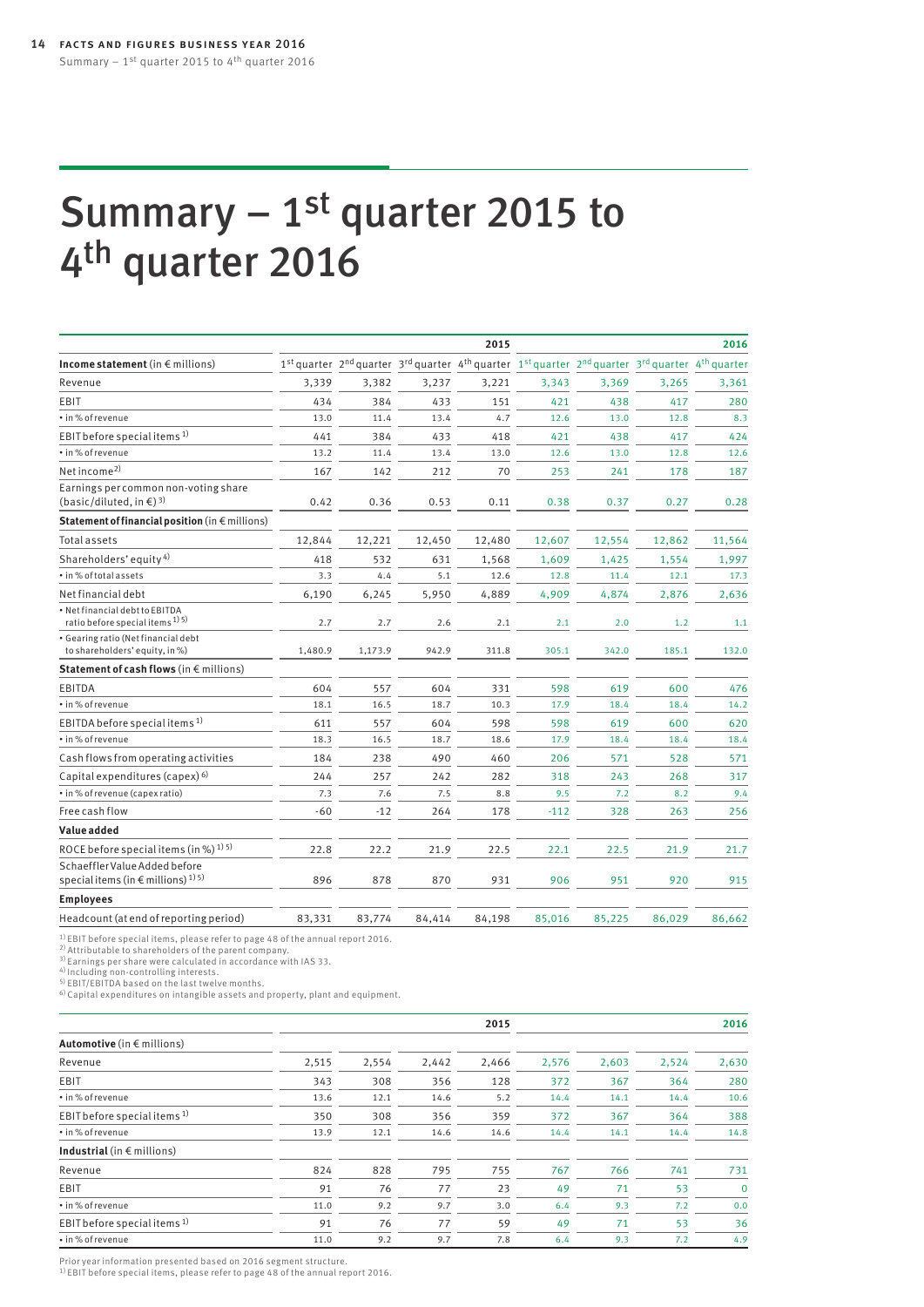# <span id="page-14-0"></span>Multi-year comparison

|                                                                                       | 2012     | 2013     | 2014    | 2015   | 2016   |
|---------------------------------------------------------------------------------------|----------|----------|---------|--------|--------|
| Income statement (in $\epsilon$ millions)                                             |          |          |         |        |        |
| Revenue                                                                               | 11,125   | 11,205   | 12,124  | 13,179 | 13,338 |
| EBIT                                                                                  | 1,469    | 1,008    | 1,523   | 1,402  | 1,556  |
| • in % of revenue                                                                     | 13.2     | 9.0      | 12.6    | 10.6   | 11.7   |
| EBIT before special items <sup>1)</sup>                                               |          | 1,436    | 1,561   | 1,676  | 1,700  |
| · in % of revenue                                                                     |          | 12.8     | 12.9    | 12.7   | 12.7   |
| Net income <sup>2)</sup>                                                              | 380      | 127      | 654     | 591    | 859    |
| Earnings per common non-voting share<br>(basic/diluted, in $\epsilon$ ) <sup>3)</sup> |          |          | 1.29    | 1.28   | 1.30   |
| Statement of financial position (in € millions)                                       |          |          |         |        |        |
| <b>Total assets</b>                                                                   | 8,463    | 8,387    | 11,617  | 12,480 | 11,564 |
| Shareholders' equity <sup>4)</sup>                                                    | $-2,598$ | $-1,966$ | 258     | 1,568  | 1,997  |
| . in % of total assets                                                                | $-30.7$  | $-23.4$  | 2.2     | 12.6   | 17.3   |
| Net financial debt                                                                    | 6,541    | 5,447    | 5,778   | 4,889  | 2,636  |
| · Net financial debt to EBITDA<br>ratio before special items <sup>1)</sup>            | 3.1      | 2.6      | 2.6     | 2.1    | 1.1    |
| · Gearing ratio (Net financial debt<br>to shareholders' equity, in %)                 |          |          | 2,239.5 | 311.8  | 132.0  |
| Statement of cash flows (in € millions)                                               |          |          |         |        |        |
| EBITDA                                                                                | 2,087    | 1,660    | 2,172   | 2,096  | 2,293  |
| • in % of revenue                                                                     | 18.8     | 14.8     | 17.9    | 15.9   | 17.2   |
| EBITDA before special items <sup>1)</sup>                                             |          | 2,088    | 2,210   | 2,370  | 2,437  |
| · in % of revenue                                                                     |          | 18.6     | 18.2    | 18.0   | 18.3   |
| Cash flows from operating activities <sup>5)</sup>                                    | 1,133    | 1,027    | 900     | 1,372  | 1,876  |
| Capital expenditures (capex) 6)                                                       | 860      | 572      | 857     | 1,025  | 1,146  |
| • in % of revenue (capex ratio)                                                       | 7.7      | 5.1      | 7.1     | 7.8    | 8.6    |
| Free cash flow <sup>5)</sup>                                                          | 301      | 473      | 48      | 370    | 735    |
| Value added                                                                           |          |          |         |        |        |
| ROCE before special items (in %) $1$ )                                                |          | 22.1     | 23.1    | 22.5   | 21.7   |
| Schaeffler Value Added before<br>special items (in $\in$ millions) <sup>1)</sup>      |          | 787      | 885     | 931    | 915    |
| <b>Employees</b>                                                                      |          |          |         |        |        |
| Headcount (at end of reporting period)                                                | 75,810   | 78,258   | 82,294  | 84,198 | 86,662 |

<sup>1)</sup> EBIT before special items, please refer to page 48 of the annual report 2016.<br><sup>2)</sup> Attributable to shareholders of the parent company.<br><sup>3)</sup> Earnings per share were calculated in accordance with IAS 33.<br>4) Including no

<sup>5)</sup> Including an outflow of EUR 371 m for the EU antitrust penalty in 2014.<br><sup>6)</sup> Capital expenditures on intangible assets and property, plant and equipment.